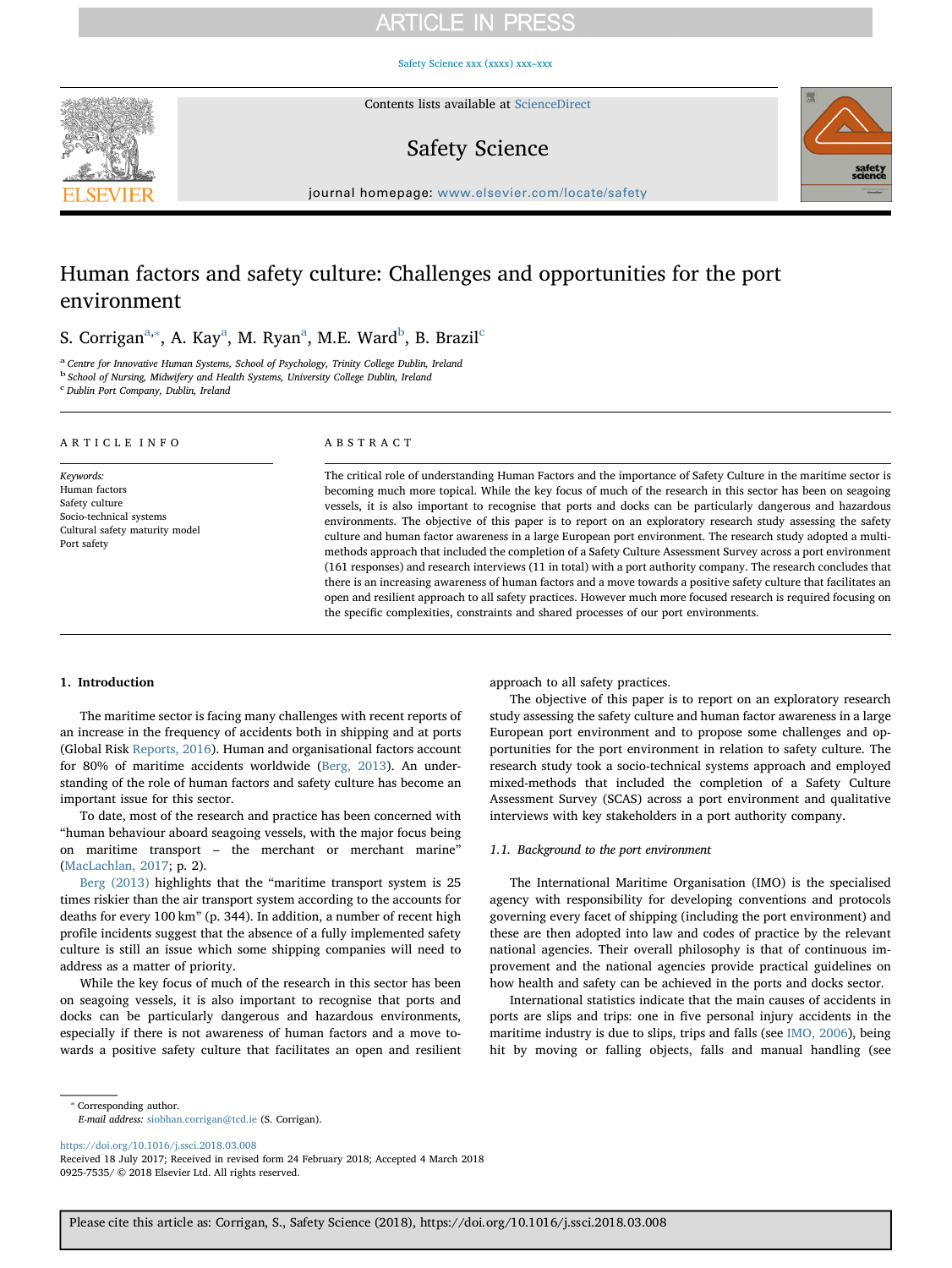International Shipping Federation, 2011). Threats to the health of people working in ports and docks include back and other musculoskeletal injuries, noise and dust related injuries. A high proportion of accidents to port workers occur on container ships. There is also an increasing trend in the number of accidents involving port cranes and other port mobile equipment which have resulted in serious injuries and fatalities (Darbra et al., 2006). Contributing factors have been identified as lack of an effective safety culture, inadequate risk assessment and operations management, inadequate operating procedures, lack of training and awareness, bigger and faster port equipment, bigger ships, increased port throughputs, faster ship turnarounds, more extreme weather conditions (International Shipping Federation, 2011).

#### 1.2. Safety culture

While there is no single definition of 'safety culture,' in light of the Chernobyl disaster, safety culture was defined by INSAG as "an organisational atmosphere where safety and health is understood to be, and is accepted as, the number one priority" (INSAG, 1996). Therefore a positive safety culture needs to be seen as the way safety is perceived, valued and prioritised in an organisation. It reflects the tangible commitment to safety at all levels in the organisation and should permeate all aspects of the work environment. All of which requires a level of awareness, support and accountability for safety on the part of every individual in an organisation.

The International Maritime Organisation (IMO, 2003) offers their own practical working definition:

"A safety culture can be defined as a culture in which there is considerable informed endeavour to reduce risks to the individual, ships and the marine environment to a level that is as low as is reasonably practicable." (p.2)

Gordon et al. (2007) state that if there is a safety management system (SMS) but no real commitment or culture towards safety, then the management system will not be effective, as decisions will not prioritise safety. Similarly, if there is a good safety culture, but no management system, then the way that safety is organised may be inconsistent, under-resourced and not seen as business driven.

#### 1.3. Safety culture maturity

The maturity model concept is a fairly recent research phenomena within the discipline of safety management and safety culture and has been applied to safety culture development within a number of "safety critical" industries, such as mining, aviation, petro-chemical, oil and gas. Parker et al. (2006) demonstrated the real need for a novel multidimensional and dynamic concept of safety culture which was developed from Westrum's Typology of Organisational Culture (Westrum, 1996, 2004) and Reason's work on managing the risks of organisational accidents (e.g. Reason, 1997).

These models were advanced to allow organisations to understand their own level of safety culture maturity by 'assessing the level of compliance with various key elements of safety culture across a number of stages that represent different levels of maturity' (Foster and Hoult, 2013). In most organisations a combination of survey, safety performance indicators and audits have been used in order to get a picture of the current safety levels.

Fig. 1 provides an example of a typical Cultural Safety Maturity Model (Foster and Hoult, 2013). This approach highlights a five stage approach towards an effective safety culture from a highly vulnerable (where the organisation will 'accept that accidents happen' to a highly resilient state (which is used to describe an organisation that has successfully integrated safety and risk management into its operations).

The framework advances the notion that as an organisation's safety culture develops and becomes more mature as it progresses upwards through the levels. This then should result in greater trust,

accountability, free and open reporting and transparency as staff view the changes positively (Reason, 1997; Weick and Sutcliffe, 2001).

#### 1.4. Socio-technical systems and human factors

There is no doubt that human factors are contributory factors in relation to the main causes of accidents in ports (e.g., slips and trips, falls, etc.) and for many organisations embracing safety and human factor initiatives is all part of the same discussion (Parker et al., 2006). For example, the Port of London Authority was motivated to launch a safety culture campaign to help reduce the number of incidents in the Port when it emerged that human factors contributed to over half of all reported incidents. This was an excellent initiative, however it is important to highlight that a critical element when examining human factors and violations is to fully understand how individuals within the system (the organisation) make sense of the system (Weick, 1995) and this can only be done with a cogent analysis of how the system really works in practice (McDonald, 2015). Therefore there is a very strong argument about focusing on normal operational practice: how work is actually done; the variability in performance; and understanding ways in which people make operational systems function effectively all of which are essential to understanding how things break down (McDonald, 2015). Similarly, the emphasis of making safety work in everyday practices, supported by interpersonal processes, is in line with the aspirations of current safety management but are often very difficult to fulfil (Hollnagel, 2018). We can begin to see how these aspects work if we consider safety culture and human factors from a Socio-Technical Systems (STS) perspective which has the capability to provide the basis for moving from a reactive state to a more resilient state of safety culture maturity.

Despite muchwork done on Systems approaches and Systems of Systems (Corrigan and McDonald, 2014; Stanton et al., 2017) there is still a tendency to adhere to the practices of Safety I (Hollnagel, 2014, 2018). Many safety critical industries are well aware of the philosophy behind Safety II and yet do not always embrace this in practice (Hollnagel, 2018). There are numerous potential reasons for this such as operational cost, resources (time, money, human resources, facilities etc.), political and organisation will within the respective organisations. Mansouri et al. (2010) describe a risk management-based decision analysis framework which may go some lengths in supporting decisions to priorities how to move cost-effectively from Safety I towards Safety II. However,if Ports now and Ports of the future are to contend with the changing economic, political and geographic forces that will undoubtedly present themselves, they must be ready. They must be resilient and in doing so need to go beyond Safety II. We need to strive for "Safety II  $+$ " and the safety culture of our Ports need to reflect this.

Pant et al. (2014) and Hosseini and Barker (2016) welcome the measurement of resilience (in terms of vulnerability and recoverability) which is worthy of further exploration in future research in this area. It is worthy of establishing how mature an organisation's safety culture is and how resilient an organisation is likely to be when faced with both every day and adverse operational conditions, but it is also prudent to attempt to predict how an organisation will deal with potential disruption. Disruption is keenly depicted in Lam and Su (2015) with respect to Asian Ports. This work highlights the potential warnings of likely disruptions that we may face such as climate change, security challenges and political instability. It also stresses the importance of multi-agency co-operation and collaboration. Bauk et al. (2016, 2017) highlight examples of how Ports can benefit from improved Information and Communication Technology (ICT), to support such co-ordination which is especially important for ports which are still developing.

Such complex interplay between agencies requires appropriate methods of analysis if stakeholders are to be able to communicate and co-ordinate effectively at the operational level. This is why a sociotechnical systems approach was chosen as the main vehicle for the analysis.